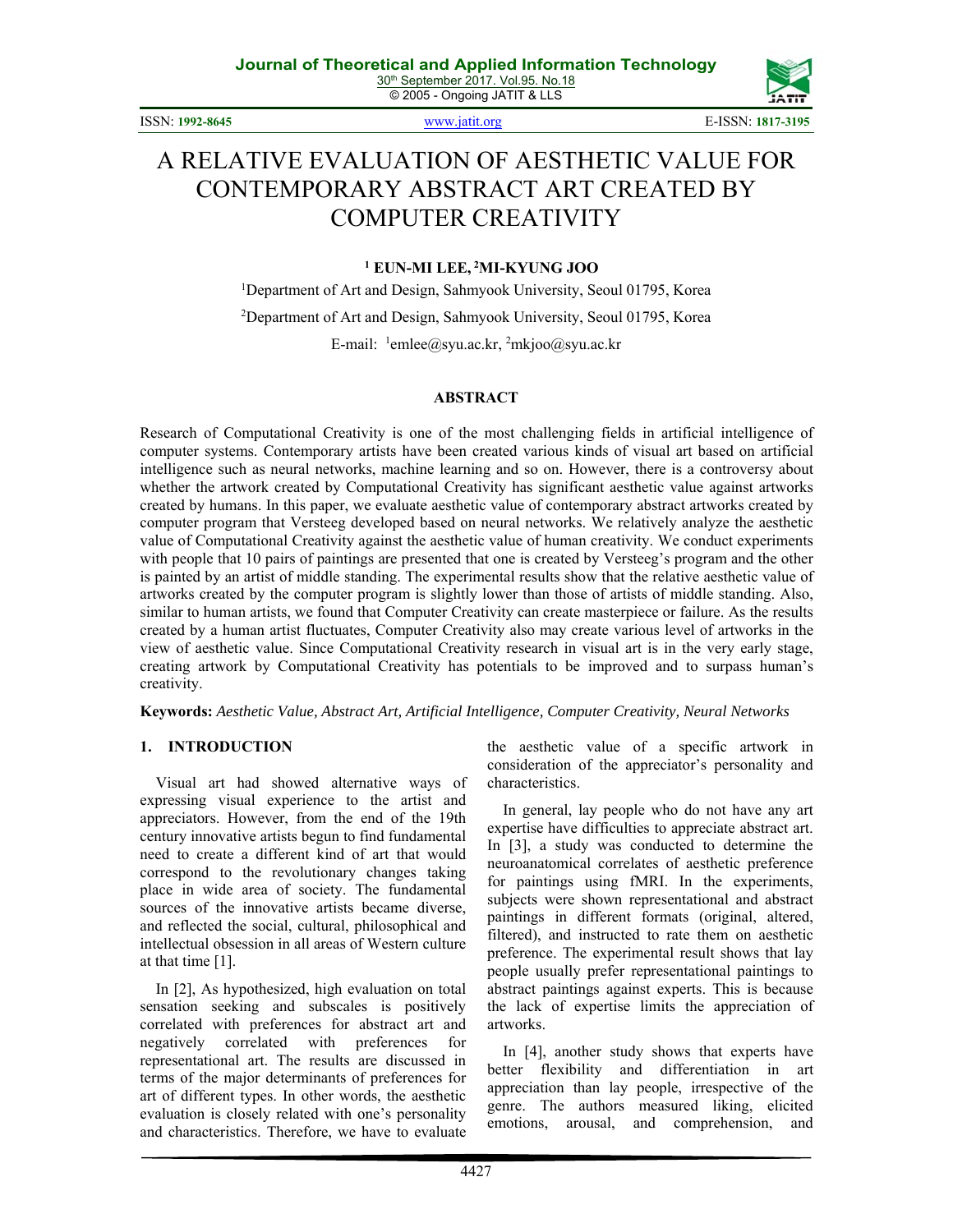30<sup>th</sup> September 2017. Vol.95. No.18 © 2005 - Ongoing JATIT & LLS

#### ISSN: **1992-8645** www.jatit.org E-ISSN: **1817-3195**



compared structural equation solutions for 2 groups of students with higher and lower levels of art expertise. Experts and lay people not only revealed strong effects of emotion in all conditions, but also confirmed that the inter-correlations between emotion and understanding were consistently higher for lay people. Moreover, experts generally provided higher ratings on nearly all scales. These results reflect experts' greater flexibility and differentiation in art appreciation. Therefore, we have to consider the expertise of the subject of experiment to evaluate the aesthetic value of artworks.



*Figure 1: Figures for Test in [5]*

There had been much controversy about abstract art that even abstract art is not art but fake of art. For example, the author insisted that abstract art grandmasters score like class D amateurs in the

view of quantitative analysis in [5]. However, since art is not a kind of formal game like chess, the author misunderstood that the difference of one percent point might be a huge gap in case of art. Also, the distinction by normal people does not guarantee the aesthetic value of artworks. As stated above, the evaluation of the aesthetic value is related with the expertise of the appreciator. In addition, the abstract artwork by children used in the experiment also can have great aesthetic value and have better aesthetic value than that of the artist according to the view of appreciator.



*Figure 2: Collage by the Painting Fool, inspired by news from Afghanistan [6]*

The field of Computational Creativity research has formed in the last dozen years to scientifically explore the potential of computer systems. As shown in Figure 2, the machine can create the artwork inspired news. The authors believe it is fair to characterize Computational Creativity as a frontier for AI research beyond all others—maybe, even, the final frontier in [7]. Especially, creating art by Computer Creativity is one of most challenging research area, because creating art is one of the most complicated and high-level creation that human can do. The final level of artificial intelligence could be the ability of art creation and the desire of art creation, as expressed in Professor Jefferson's Lister Oration for 1949, "Not until a machine can write a sonnet or compose a concerto because of thoughts and emotions felt, and not by the chance fall of symbols, could we agree that machine equals brain-that is, not only write it but know that it had written it. " [8]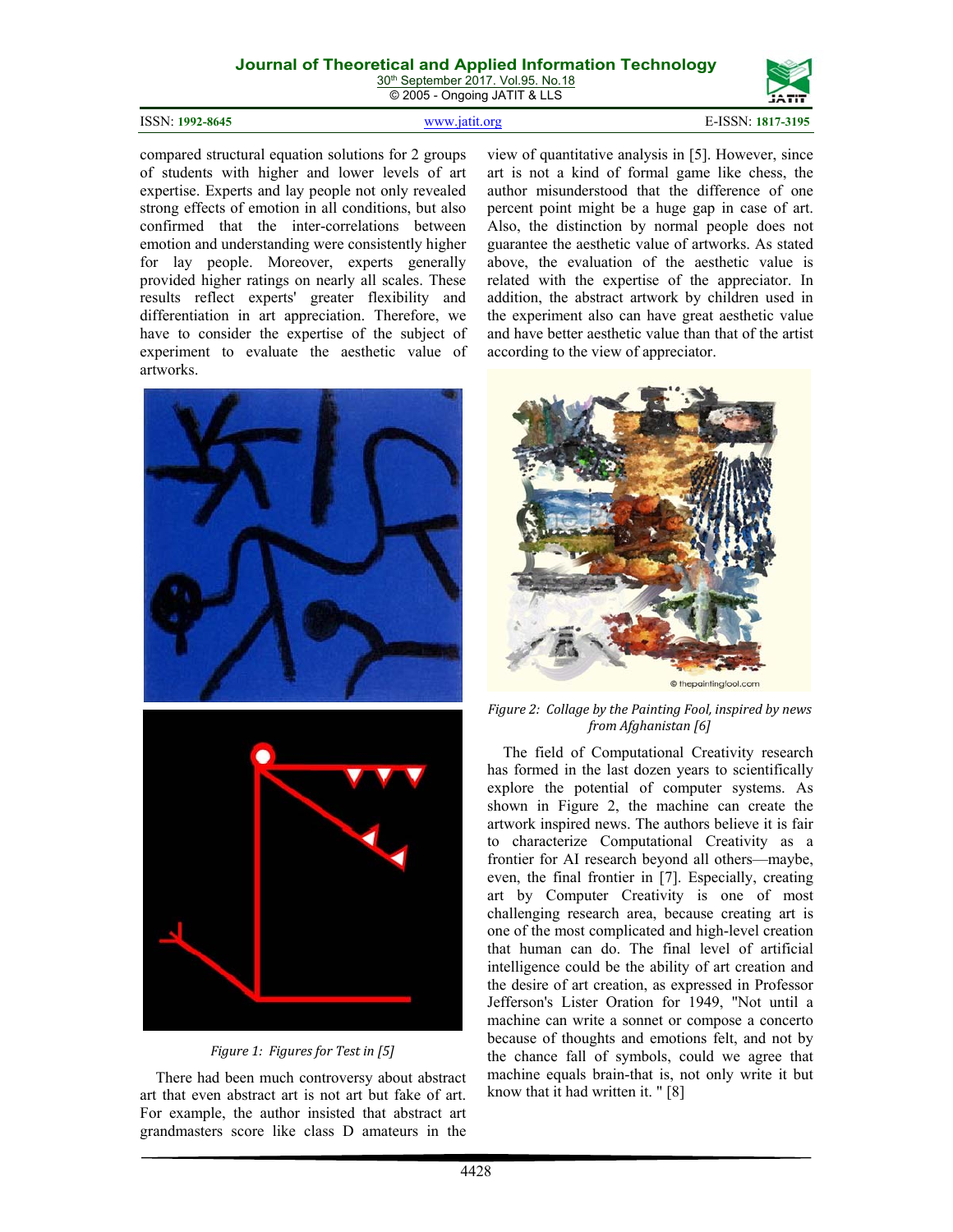30<sup>th</sup> September 2017. Vol.95. No.18

|                 | © 2005 - Ongoing JATIT & LLS | <b>JATIT</b>      |
|-----------------|------------------------------|-------------------|
| ISSN: 1992-8645 | www.jatit.org                | E-ISSN: 1817-3195 |

In this paper, we relatively analyze the aesthetic value of Computational Creativity against that of human creativity to evaluate the state and the possibility of Computational Creativity in art area. Especially, we deal with abstract art that is one of the most advanced form of visual art to evaluate Computational Creativity. It is because Computational Creativity already mimic human figurative art too well as studied in [9]. We also found that most of subjects in our study does not distinguish the figurative art created by the computer in [9]. They thought someone just mimic the masterpiece of great artists. It might not have significant meaning to evaluate figurative art created by computers. There might be little edge of humans against computers in the area of figurative art.

For example, since in the early of 2000s, since the edge between champions and computers in the game of chess had been narrowed and finally turned around, people have started Go to evaluate the artificial intelligence. Similarly, recently abstract art become more suitable to evaluate Computational Creativity in the field of visual art.

The paper is structured as follows: in Section 2 we explain the method to evaluate the aesthetic value of each artwork in this paper and the subject to be evaluated, then in Section 3 we present the experiment result and discuss about the result, and conclude with Section 4.

# **2. EVALUATION METHODS**

In order to evaluate the aesthetic value of each artwork, we conducted a simple experiment which has questionnaires such as "which artwork has more aesthetic value to you?" It is very simple but clear method to evaluate relative superiority of aesthetic value. In [9], Hawley-Dolan and Winner had conducted a similar experiment with a renowned abstract expressionist and another by a child or by an animal (monkey, gorilla, chimpanzee, or elephant). The result shows winloss rate of each pairs. In [5], the authors analyzed the rate in the sense of chess player's level.

However, we insist that the difference does not mean the quantitative difference like level of chess players. Art and aesthetic value is not an area of win or loss game. Sometimes, the edge of 0.01% can make a huge difference in the field of art. In some cases, 50.01% of people can distinguish the genuine and 49.99% of people can be deceived by the forgery. However, it does not

mean the genuine has similar aesthetic value against the forgery.

### **2.1 Representative of Artificial Intelligence**

Modern creativity support tools (CST) have been effective at helping users produce higher quality products or artworks by allowing them to explore creative possibilities, perform complex simulations, and record and track ideas [10, 11]. Some contemporary artists begun to utilize or develop CST to create his or her artworks.

Among them, we selected Siebren Versteeg as a representative digital artist, who have been explored abstract art and media art created or aided by computer with his most recent work: a series of "paintings" generated entirely or partially by computer algorithm. We selected his paintings as representatives of Computer Creativity because his artworks look like real oil painting against other artists using Computer Creativity.

As shown in Fig. 3, most of abstract art created by computer looks like just computer graphics because their texture does not copy brush tough of human artist or it is not printed on a real canvas like Versteeg's. For example, you can create your own abstract art with a popular graphic software, Photoshop and AbstractCurves plug-in application [12]. In addition, people, especially non-expert have a prejudice that a digital art might not be preferred against traditional art [14]. For fair evaluation and avoiding the prejudice, we selected Versteeg's artworks for the experiment.

Versteeg have developed computer program based on observed principles of abstract paintings created by human. According to his explanation, this program is interpreted by a computer which then begins to generate a picture, one layer at a time. At random intervals the computer will export a copy of itself, one of which Versteeg selects to be printed on to a canvas. Also, creating algorithmic programs that respond to and distort online imagery, Versteeg presents the results as still painterly abstractions, or displays the programs on monitors [15].

Since the artworks are picked by Versteeg, it can be arguable that the artworks are entirely created by the computer. However, human artists sometimes ask to pick out his or her paintings to others for objective evaluation and computer can pick out its paintings based on the function of selfevaluation. Versteeg's program might not have no function of self-evaluation or Versteeg might want to have the role to make a final decision. In any cases, picking out by person does not change the fact that the artworks are created by a computer.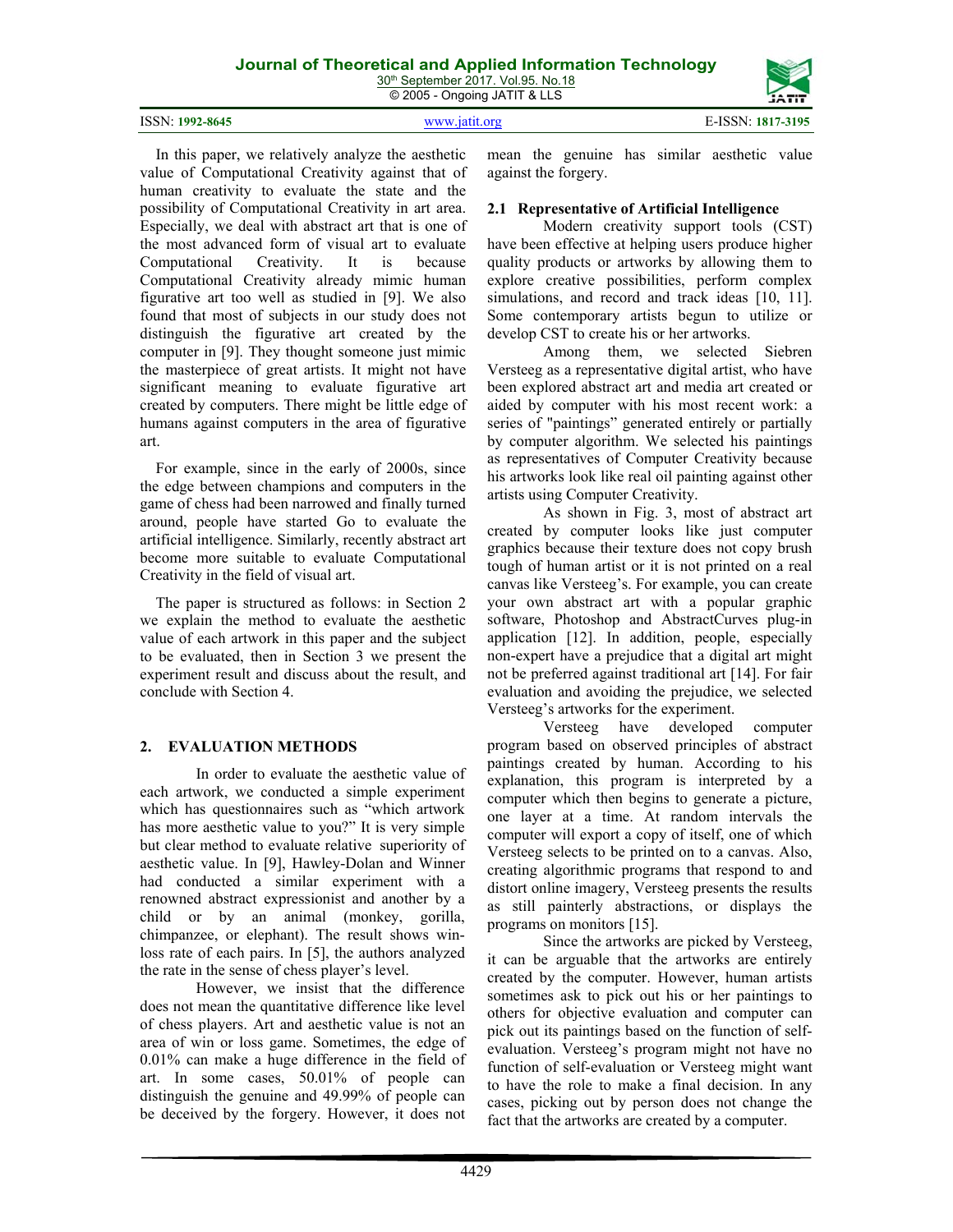30<sup>th</sup> September 2017. Vol.95. No.18 © 2005 - Ongoing JATIT & LLS

ISSN: **1992-8645** www.jatit.org E-ISSN: **1817-3195** 





*Figure 3: Example created by AbstractCurves [12]*

#### **2.2 Experiment**

To evaluate the aesthetic value of artworks, we conducted experiments with 30 undergraduate students majoring in visual art, and 30 lay undergraduate students who do not have any expertise about visual art that each represents semiexperts and normal people. We excluded experts such as abstract artists and critics, since they might recognize the artworks Versteeg's program or that of a human artist.

First we prepared 30 pairs of paintings are presented that one is created by Versteeg's program and the other is painted by abstract artists of middle standing. However, from a preliminary examination we pick out 10 pairs from 30 pairs to avoid recognizing computer's artworks or to preventing one's preference. In some case of paintings, people can detect the artwork created by machine or manipulated by computer software. Also, as stated in Introduction, people's preference and personality can affect the evaluation of the aesthetic value. Therefore, we try to make the pair of paintings with similar mood and theme.

In [17], we compared Versteeg's program with great abstract artist. However, since the research of Computer Creativity in visual art is in the early stage and the subjects might recognize the artworks of famous and great artist, it is pointed out that the comparison with great artists is not fair. Therefore, we selected various abstract artists of middle standing who the subjects cannot recognize.

We asked each student relatively to evaluate the artwork of each pair in the view of aesthetic value. For example, a subject can give 0.6 and 0.4 to each pairs, respectively. Table 1 shows an example of a subject's evaluation in the experiment.

As studied in [18], the research demonstrates a link between personality and art preference, and indicates that certain traits may be particularly relevant to preferences for surreal art. To minimize the effect of one's taste and preference of each subject of the experiment, we paired the artworks with similar mood and style as shown in Figure 4. We excluded some pairs of artworks to avoid the effect of preferences after preliminary investigation.

|  |  | Table 1: An example of Evaluation in the experiment. |
|--|--|------------------------------------------------------|
|  |  |                                                      |

| N <sub>0</sub> | Artworks created<br>by Versteeg's<br>program | Preference<br>ratio of<br>Versteeg's<br>program | Preference<br>ratio of<br>Counterpart |
|----------------|----------------------------------------------|-------------------------------------------------|---------------------------------------|
| 1              | <b>Grand Ballroom</b>                        | 0.42                                            | 0.58                                  |
| $\overline{2}$ | Quavers                                      | 0.47                                            | 0.53                                  |
| 3              | Carlisle                                     | 0.32                                            | 0.68                                  |
| 4              | <b>Happy Endings</b>                         | 0.65                                            | 0.35                                  |
| 5              | Oh, Superman                                 | 0.48                                            | 0.52                                  |
| 6              | Clearcache33 - 1                             | 0.54                                            | 0.46                                  |
| 7              | Clearcache33 - 2                             | 0.50                                            | 0.50                                  |
| 8              | <b>MAY29</b>                                 | 0.22                                            | 0.78                                  |
| 9              | locust                                       | 0.48                                            | 0.52                                  |
| 10             | fountain                                     | 0.40                                            | 0.60                                  |
|                | Average                                      | 0.44                                            | 0.55                                  |
|                | Standard deviation                           | 0.12                                            | 0.12                                  |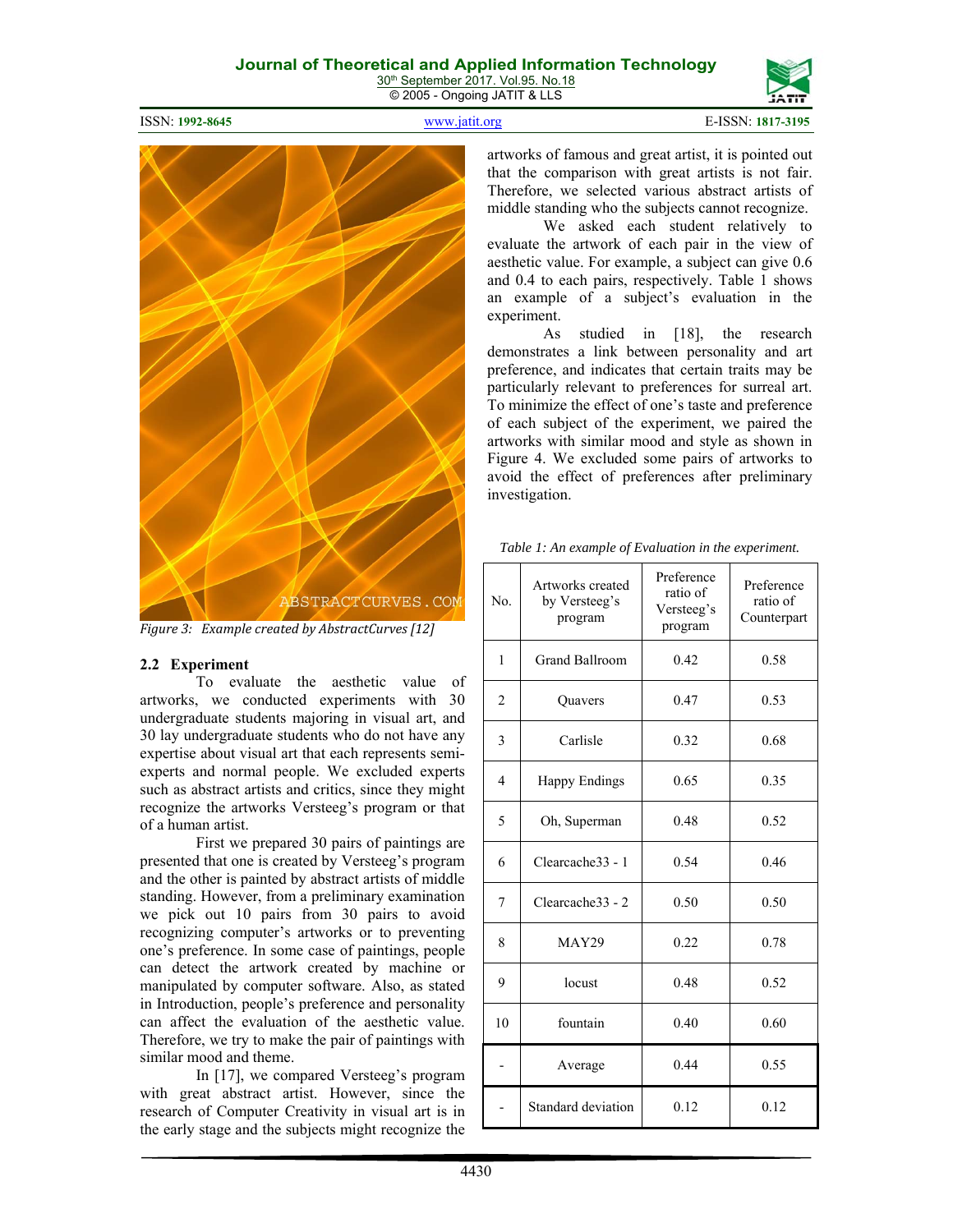© 2005 - Ongoing JATIT & LLS

ISSN: **1992-8645** www.jatit.org E-ISSN: **1817-3195** 



*Figure 4: Example pair for evaluation, Grand Ballroom (2015) by Versteeg (up)[15] and untiled by Jason Twiggy Lott (down) [16*

## **3. RESULTS AND DISCUSSION**

#### **3.1 Experiment Results**

As shown in Figure 7, both semi- expert and lay people evaluated that the artworks created by artists of middle standing are slightly better than the artworks created by the computer algorithm. On average, semi-experts evaluated 0.58 of artworks created by human abstract artists of middle standing prefer and lay people evaluated 0.52 of artworks created by human abstract artists of middle standing prefer. In other words, the difference of preference is larger in case of semi-expert. It might be the expertise about art helps to understand the aesthetic value of the artwork.

Figure 7 also shows that a certain semiexpert subject evaluates 0.88 of artworks created by human abstract artists of middle standing prefer (Maximum preference labeled). The result was a very singular case of the experiment.

*Table 2: Aesthetic preference of each artwork created by Versteeg's program in the experiment.*

| No. | Artworks created<br>by Versteeg's<br>program | Preference<br>ratio of Semi-<br>expert | Preference<br>ratio of<br>Lay people |
|-----|----------------------------------------------|----------------------------------------|--------------------------------------|
| 1   | <b>Grand Ballroom</b>                        | 0.46                                   | 0.48                                 |
| 2   | Quavers                                      | 0.45                                   | 0.48                                 |
| 3   | Carlisle                                     | 0.38                                   | 0.42                                 |
| 4   | Happy Endings                                | 0.6                                    | 0.73                                 |
| 5   | Oh, Superman                                 | 0.42                                   | 0.49                                 |
| 6   | Clearcache33 - 1                             | 0.44                                   | 0.50                                 |
| 7   | Clearcache33 - 2                             | 0.46                                   | 0.46                                 |
| 8   | <b>MAY29</b>                                 | 0.13                                   | 0.28                                 |
| 9   | locust                                       | 0.44                                   | 0.48                                 |
| 10  | fountain                                     | 0.42                                   | 0.46                                 |
|     | Average                                      | 0.42                                   | 0.48                                 |
|     | Standard deviation                           | 0.12                                   | 0.11                                 |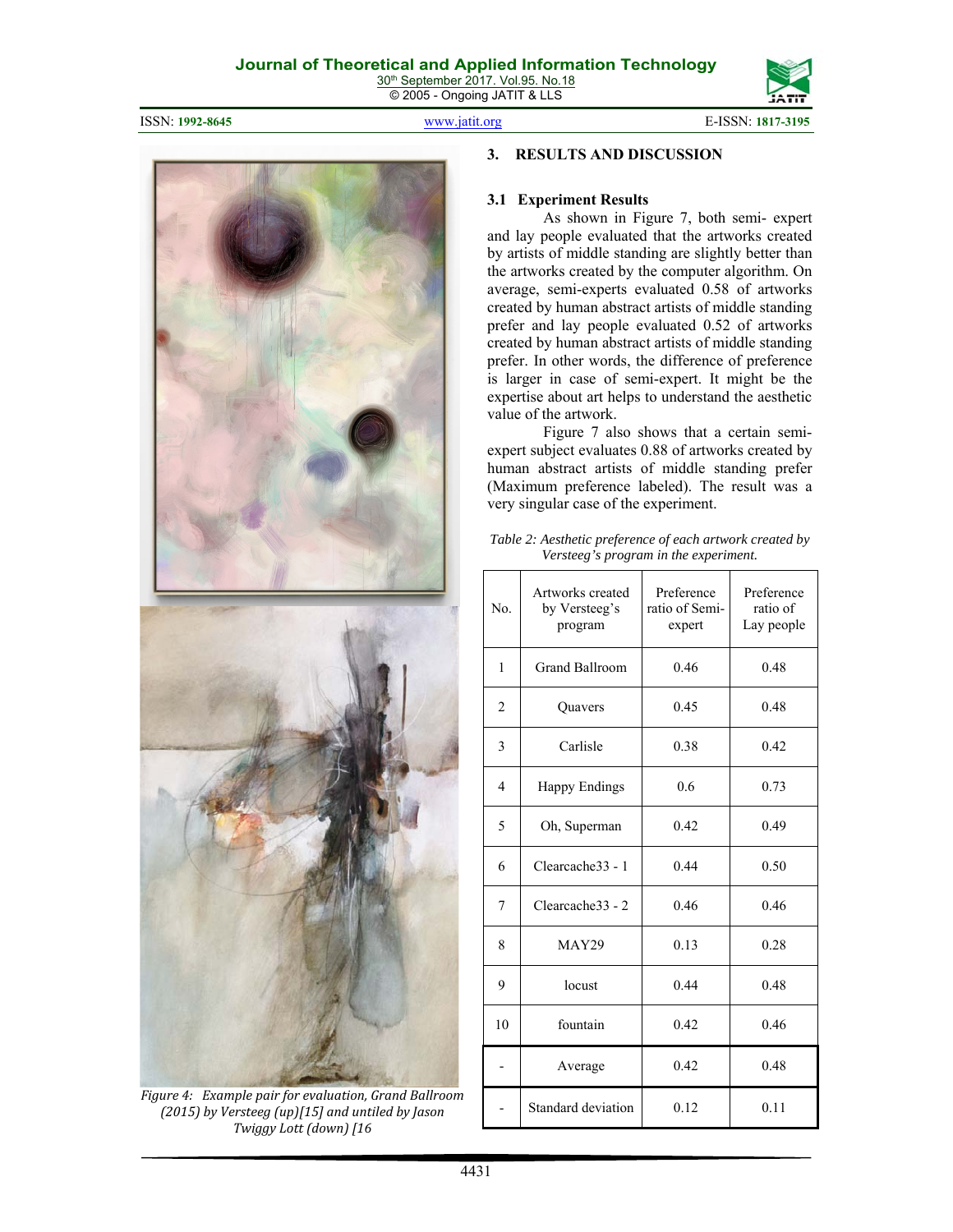30<sup>th</sup> September 2017. Vol.95. No.18 © 2005 - Ongoing JATIT & LLS



4432

subject to establish why she consistently underestimates the artworks created by Versteeg. However, we cannot find any clue she just dislikes the style of painting created by Versteeg's program. She explained that the artworks are unnatural and artificial.

After the experiment, we interviewed the subjects to establish why Happy Endings and MAY29 show the best and the worst results, respectively. We found that the subjects evaluated that Happy Endings is a masterpiece created by Versteeg's program and MAY29 is a failure of it. For example, subjects evaluated Happy Endings as follows. "It expresses positive energy." "I feel joyful and enjoyable." "I want to hang it on my bed room." "The balance of colors and curves are almost perfect."

However, overall evaluations about MAY29 are terrible. Subjects evaluated MAY29 as follows. "The selection of colors is a chaos." "I think it just mimic abstract art of some great artists like Jackson Pollock." "I think some touches in it are amateurish. I bet it is an artwork created by a student or an amateur.

The difference of two artworks is not originated from the mood or the theme of them. As stated in 2.2, we paired paintings with similar mood and theme. MAY29 is not underestimated against the other due to its dark and negative mood or theme.

In other words, similar to human artist, the quality of artwork by Computer Creativity also fluctuates. It is not clear that the fluctuation comes from the imperfection of the program or the essence of art. As no human artist always creates a masterpiece, Computer Creativity also may create various level of artworks in the view of aesthetic value.

The limitations of this work are as follows. First, this work deals with only one Computer Creativity by Versteeg's program. However, it is hard to find proper Computer Creativity which create high level abstract art. In near future, we expect to have more Computer Creativity to be evaluated.

Second, the number of subject in the experiment is a little short to find accurate result in the view of statistics. As conducted in [5], we need to deploy the experiment in the online for gathering more samples to evaluate. However, the experiment through online can be corrupted by uncontrolled and sloppy subjects.

Third, the selection of the artworks pairs in the experiment can be the cause of error in this

Table 2 shows the average preference of each artwork created by Versteeg's program in each pair. In this paper, we do not present all artwork created by artists of middle standing in each pair because this work is not intended to evaluate the specific artwork but is designed to evaluate relative aesthetic value of Computer Creativity. In Figure 3, we present a pair of paintings in the experiment as an example. We have to clarify the fact that the result of the experiment never evaluates quantitatively aesthetic value. As shown Table 1, generally the preference of artwork created by Versteeg's program is lower than that of human's.

However, the preference about Happy Endings is distinguishingly higher than others. In addition, the preference about MAY29 is distinguishingly lower than others. This can be an error of the experiment. For example, we may make a mistake to select of the artwork created by artists of middle standing in the pairs. However, by conducting interview we confirmed that the result is not an error or an exception but an important discovery of this work. The details about the discovery presents in the discussion.

In [10], the authors relatively evaluated paintings by professionals and paintings by children and animals. Although the evaluation method in [10] is not exactly same with that of this work, we roughly compare the results of the studies.

First, the difference of aesthetic value between paintings by professionals and paintings by children and animals might be larger than that between paintings by professionals and paintings by Computer Creativity.

Second, in both studies students majoring in visual art can evaluate the difference of aesthetic value better than lay people. Those are consistent results in the previous works [3, 4]. The difference between students majoring in visual art and lay people is difficult to be quantitatively analyzed. However, the relative difference is clear in both studies. Also, since art is not a kind of formal game like chess, we should not analyze the difference of those works like [5].

Third, the effect of preference to artworks might not be considered in [10]. However, the sample pair depicted in the study show similar mood and theme.

#### **3.2 Discussion**

We assume that the subject who most underestimated painting created by Versteeg's program may feel those are different or she may just dislike the style of painting created by Versteeg. After the experiment, we interviewed the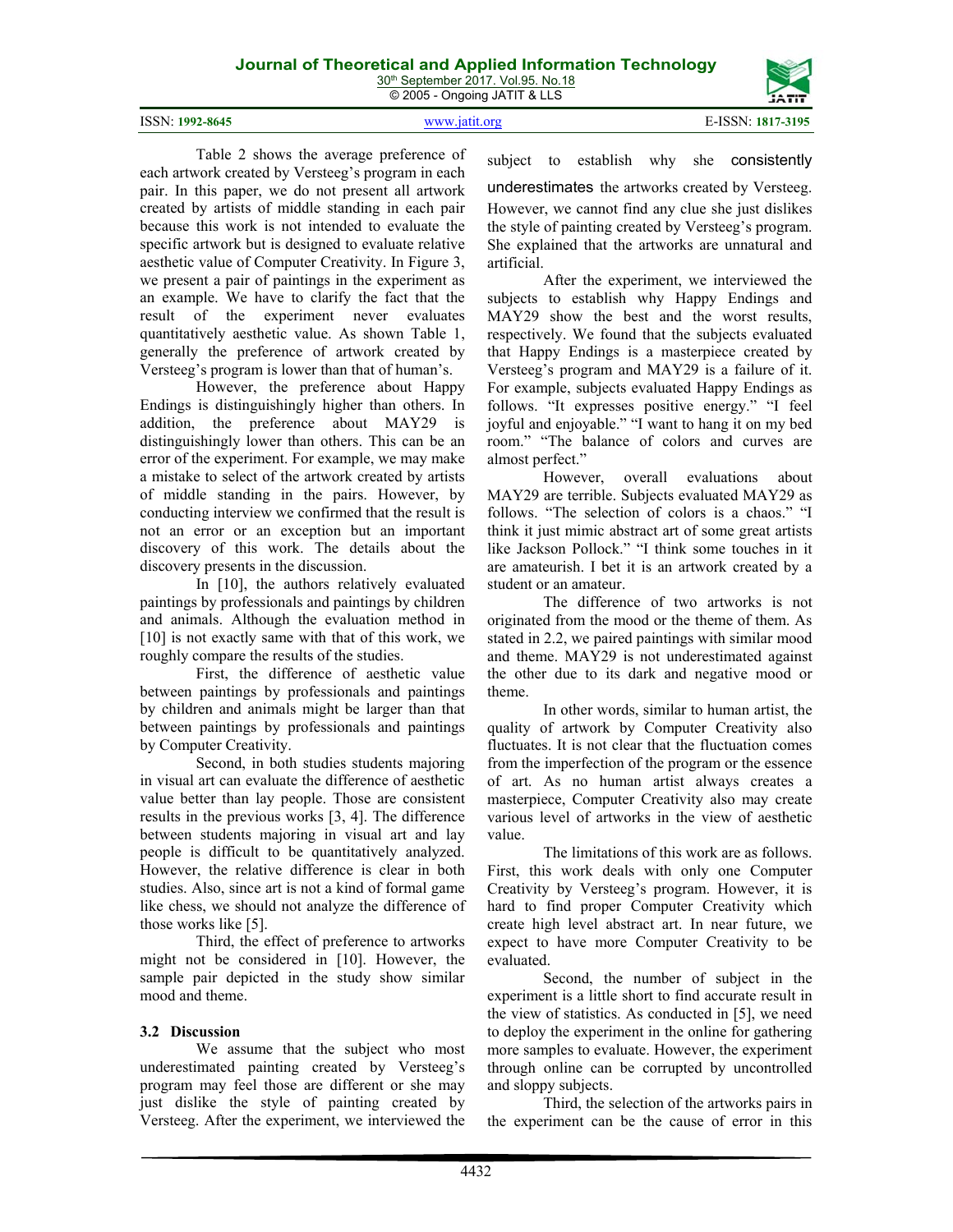© 2005 - Ongoing JATIT & LLS

ISSN: **1992-8645** www.jatit.org E-ISSN: **1817-3195** 



work. However, perfectly precise and fair selection for this kind of experiment is almost impossible.



*Figure 5: Happy Endings (2015) by Versteeg [15]*



*Figure 6: MAY29 (2011) by Versteeg [15]*

#### **4. CONCLUSION**

Recently, researchers and contemporary artists have been created various kinds of visual art based on Computer Creativity which is implemented by artificial intelligence such as neural networks, machine learning and so on. Creating art by Computer Creativity is one of most challenging research area, because creating art is one of the most complicated and high-level creation that human can do. However, there was little evaluation about the evaluated aesthetic value of contemporary abstract artworks created by Computer Creativity.

In this paper, we evaluated the aesthetic value of contemporary abstract artworks created by computer program that Versteeg developed based on neural networks. To evaluate the aesthetic value of artworks, we conducted experiments with 30 undergraduate students majoring in visual art, and 30 lay undergraduate students. We relatively analyzed the aesthetic value of Computational Creativity against the aesthetic value of human creativity. We conducted experiments with people that 10 pairs of paintings are presented that one is created by Versteeg's program and the other is painted by artists of middle standing.

The experiment results showed that the aesthetic value of artworks created by computer program is slightly lower than those of artists of middle standing. Also, we found that Computer Creativity can create a masterpiece or a failure. As the results created by a human artist fluctuates, Computer Creativity also may create various level of artworks in the view of aesthetic value.

As discussed in 3.2, this work has some limitations to evaluate the aesthetic value of contemporary abstract artworks created by Computer Creativity. However, since the study to evaluate artworks created by Computer Creativity is in an early stage of work, this work provides meaningful result and can be basic research for the future work.

#### **REFRENCES:**

- [1] M. Gooding, Abstract Art (Movements in Modern Art Series). Tate Publishing, 2001), pp. 1-8..
- [2] A. Furnham, and B. Melinda, "Personality and art preferences." European Journal of Personality 2, 1 (1988), pp. 67-74.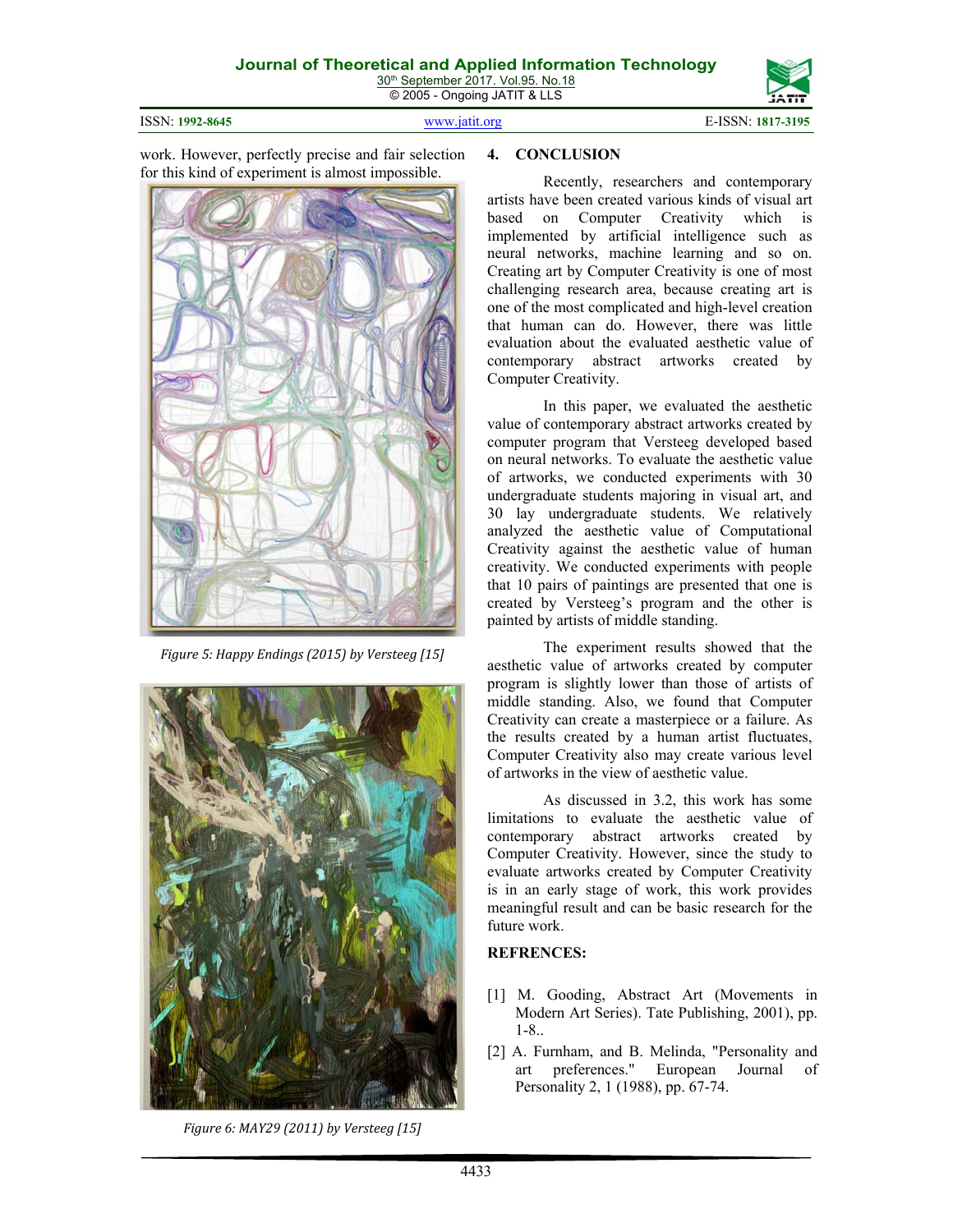30<sup>th</sup> September 2017. Vol.95. No.18 © 2005 - Ongoing JATIT & LLS

|                 | - ت           | -----             |
|-----------------|---------------|-------------------|
| ISSN: 1992-8645 | www.jatit.org | E-ISSN: 1817-3195 |
|                 |               |                   |

- [3] O. Vartanian, O. and V. Goel, "Neuroanatomical [18] A. Furnham and A. Margaret, "Personality and correlates of aesthetic preference for paintings. Neuroreport", 5 (2004), pp.893-897.
- [4] H. Leder, G. Gerger, S.G. Dressler and A. Schabmann, A., "How art is appreciated. Psychology of Aesthetics, Creativity, and the Arts", 1 (2012), p.2.
- [5] M. V. Simkin, "Abstract art grandmasters score like class D amateurs." arXiv preprint arXiv:1106.1915, (2011).
- [6] http://www.thepaintingfool.com/about/
- [7] S. Colton and G. A. Wiggins. "Computational creativity: The final frontier?." In ECAI, 12 (2012), pp. 21-26.
- [8] A.M. Turing,. "Computing machinery and intelligence", Mind, 59, (1950) pp.433-460.
- [9] Leon A. Gatys, Alexander S. Ecker, and Matthias Bethge. "A neural algorithm of artistic style." arXiv preprint arXiv:1508.06576 (2015) , pp. 1-8..
- [10] A. Hawley-Dolan, and E. Winner, "Seeing the Mind Behind the Art : People Can Distinguish Abstract Expressionist Paintings From Highly Similar Paintings by Children, Chimps, Monkeys, and Elephants" Psychological Science, published online, 2011 DOI: 10.1177/0956797611400915
- [11] N. Davis, P. Yanna, S. Ivan, H. Chih-Pin, D. Zhang, and B. Magerko. "Building artistic computer colleagues with an enactive model of creativity." In Proceedings of the fifth international conference on computational creativity. The International Association for Computational Creativity, (2014), pp. 38-45.
- [12] B. Shneiderman, "Creativity support tools: Accelerating discovery and innovation", Communications of the ACM, 50(2007), pp.20- 32.
- [13] http://abstractcurves.com/
- [14] A. Colman, "Net. art and net. pedagogy: Introducing Internet art to the digital art curriculum", Studies in Art Education, 46(2004), pp.61-73.
- [15] http://www.siebrenversteeg.com
- [16] http://www.jasontwiggylott.com/
- [17] E. Lee and M. Joo, "Quantitative Analysis of Abstract Art Created by Artificial Intelligence to Evaluate Computer Creativity," International Conference on Computing Convergence and Applications, 122 (2016), pp. 41-44

preference for surreal paintings." Personality and Individual Differences, 6 (1997): pp. 923- 935.